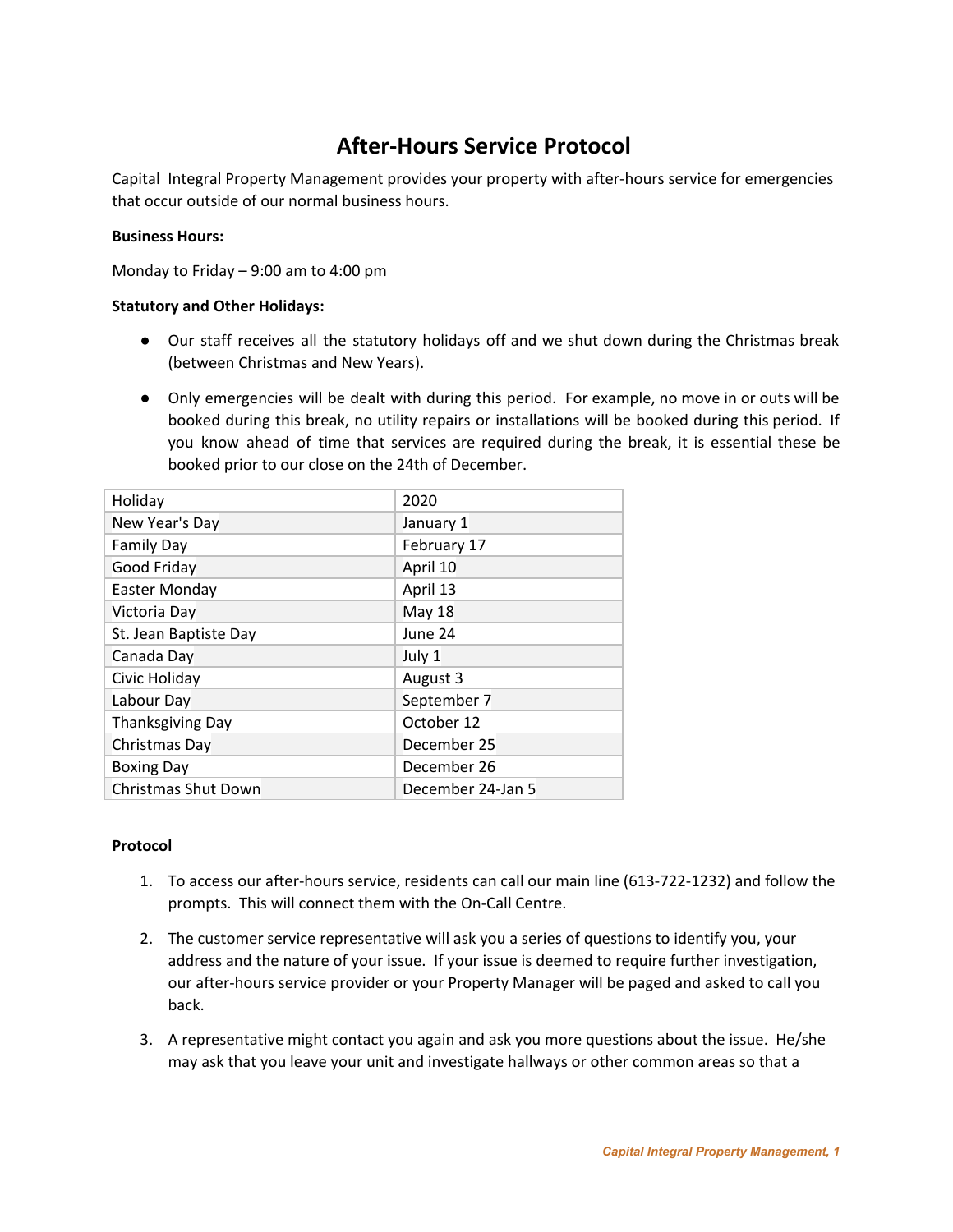better assessment can be made. Dealing with an emergency is a shared issue and our service is not a concierge service. We will also determine the responsible party in case costs are incurred.

- 4. If you do not receive a call back within 10 minutes please call the after-hours service again.
- 5. If the call is deemed by the Property Manager and/or the Board of Directors to not have been an emergency the resident or the owner will be responsible for the costs incurred by the call.
- 6. If you are not sure if a situation is an emergency, please call our service and allow us to make this determination. In general, if you are concerned about an after-hours situation affecting your building, please let us know. Your Board of Directors and CIl would much rather you err on the side of caution and give us a call.
- 7. Based on the nature of the issue, it may be escalated to the appropriate person at CI Property Management. See below for a list of some of the more common reasons for calls to the after-hours service. All calls will be dealt with on a case-by-case basis. Here are some examples of situations that residents might find themselves in.

| <b>Issue</b>                                                                                                                                                                                                | Categorization        | <b>Action to be Taken</b>                                                                                                                                                                                                                                                                 |                                                                                                                                                                                                                                                                                                                                                                                                      |
|-------------------------------------------------------------------------------------------------------------------------------------------------------------------------------------------------------------|-----------------------|-------------------------------------------------------------------------------------------------------------------------------------------------------------------------------------------------------------------------------------------------------------------------------------------|------------------------------------------------------------------------------------------------------------------------------------------------------------------------------------------------------------------------------------------------------------------------------------------------------------------------------------------------------------------------------------------------------|
|                                                                                                                                                                                                             |                       | <b>Resident</b>                                                                                                                                                                                                                                                                           | <b>OMS/Capital Integral</b>                                                                                                                                                                                                                                                                                                                                                                          |
| <b>Fire</b>                                                                                                                                                                                                 | Emergency             | Immediate: Resident to<br>call 911. Only afterward<br>contact after-hours<br>service.                                                                                                                                                                                                     | Long term: Deal with<br>insurance and remediation<br>issues.                                                                                                                                                                                                                                                                                                                                         |
| Burst pipe or other active plumbing<br>issue resulting in a fast flowing leak<br>(overflowing toilet, tub or sink,<br>leaking dishwasher, clothes washer<br>or hot water tank, frozen/burst<br>pipes, etc.) | Emergency             | Immediate: Resident to<br>turn off water to the<br>toilet, sink or the whole<br>unit if possible. If not<br>possible a plumber will be<br>called immediately - costs<br>will apply. Capital Integral<br>may have to contact other<br>residents and notify them<br>of the actions to take. | Immediate: If the water<br>cannot be turned off by<br>the resident, a plumber<br>will be called immediately<br>- costs will apply. Capital<br>Integral may have to<br>contact other residents<br>and notify them of the<br>actions to take.<br>Long term: Call a plumber<br>to attend to the issue on<br>the next working day<br>during normal hours. If<br>required contact insurance<br>providers. |
| No Heat (assuming that the<br>Corporation is responsible for the<br>heat. If the owner is responsible,<br>he/she may still call the after-hours<br>service but charges will apply)                          | Emergency<br>(winter) | Immediate: Find other<br>means of keeping warm.                                                                                                                                                                                                                                           | Immediate: Capital<br>Integral will contact HVAC<br>maintenance company to<br>resolve asap.                                                                                                                                                                                                                                                                                                          |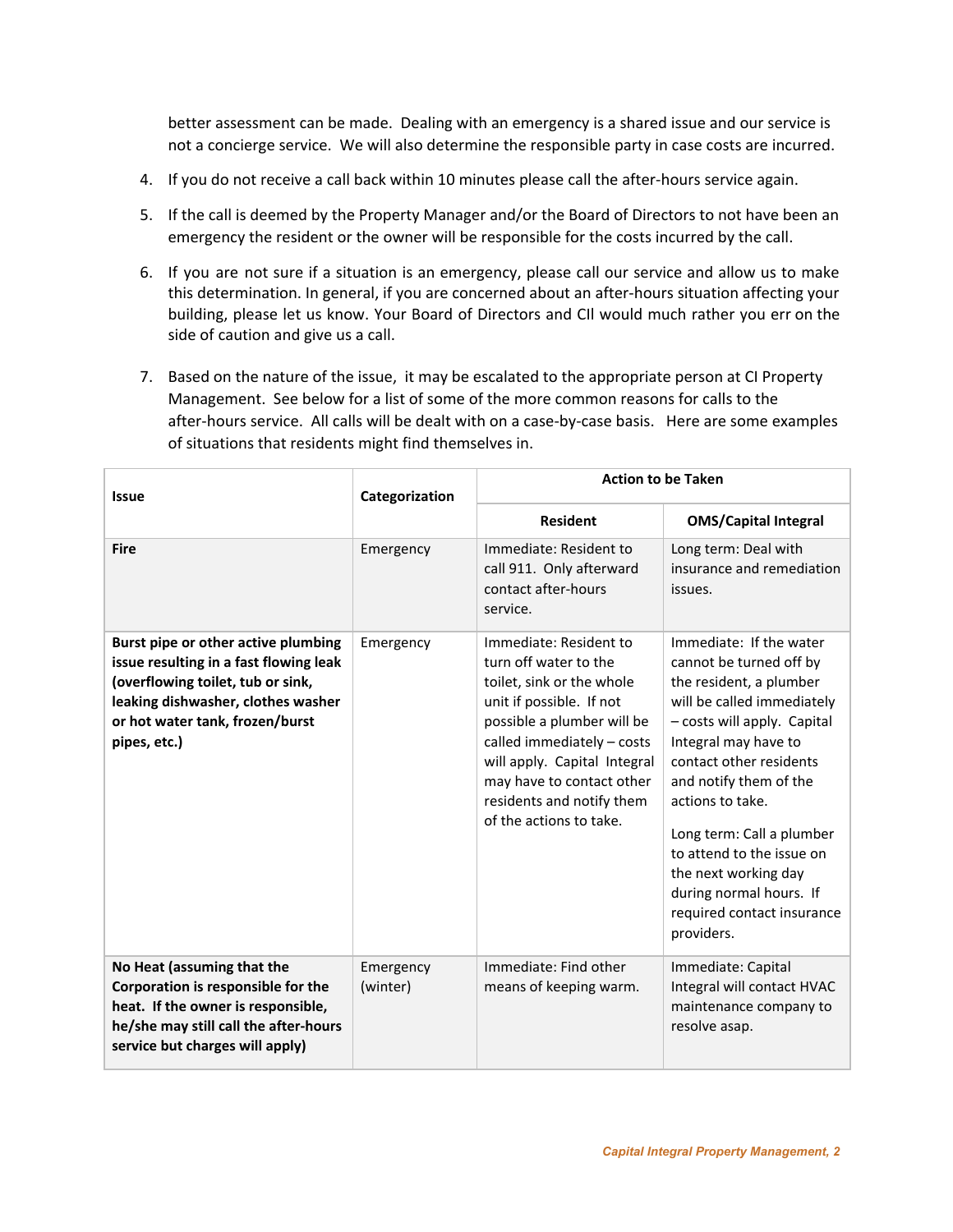|                                                                                                                                                                                                                                                                                                                                                                                                                                                                                                                                                                                                                                                                                                                                                                                                     |           |                                                                                                                                                                                                        | Long term: Further<br>investigation, as may be<br>required.                                                                                                                                                                                                                                                                                                       |
|-----------------------------------------------------------------------------------------------------------------------------------------------------------------------------------------------------------------------------------------------------------------------------------------------------------------------------------------------------------------------------------------------------------------------------------------------------------------------------------------------------------------------------------------------------------------------------------------------------------------------------------------------------------------------------------------------------------------------------------------------------------------------------------------------------|-----------|--------------------------------------------------------------------------------------------------------------------------------------------------------------------------------------------------------|-------------------------------------------------------------------------------------------------------------------------------------------------------------------------------------------------------------------------------------------------------------------------------------------------------------------------------------------------------------------|
| <b>Window/Door/Patio Door Leak</b><br>(assuming they are closed)                                                                                                                                                                                                                                                                                                                                                                                                                                                                                                                                                                                                                                                                                                                                    | Urgent    | Immediate: Resident to<br>employ towels, buckets or<br>any other means of<br>containing the water to<br>avoid damage to floors<br>and walls                                                            | Immediate: Typically no<br>action is taken unless the<br>leak is significant. In those<br>situations, action to<br>mitigate damage may be<br>taken e.g. tarps or other<br>means of preventing<br>water from entering.<br>Long term: A window<br>contractor or general<br>contractor is dispatched<br>on the first working day<br>after the leak is reported       |
| <b>Gas Smell</b><br>If you suspect gas is leaking:<br>Don't use phones, cameras or any<br>electronics near the leak.<br>Leave electrical switches, appliances<br>and computers as they are.<br>Don't smoke, use lighters/matches<br>or start any motors or vehicles.<br>If you think you have a gas leak<br>inside:<br>Open doors and windows to let<br>fresh air in and then go outside.<br>If you can hear a hissing sound,<br>leave the building immediately.<br>Once outside and at a safe distance<br>away, call Enbridge Gas<br>Distribution.<br>If you think you have a gas leak<br>outside:<br>Put out all open flames such as<br>campfires and barbecues.<br>Leave and stay clear of the area and<br>then call our Emergency Number:<br>1-866-763-5427<br>Keep doors and windows closed to | Emergency | Immediate: If you smell<br>gas, leave the area and call<br><b>Enbridge Gas Distribution</b><br>at 1-866-763-5427. This<br>free emergency service is<br>available 24 hours a day,<br>seven days a week. | Enbridge is responsible for<br>the gas up to the property.<br>They will deal with issues<br>related to their pipes and<br>will notify us of any repairs<br>required to the common<br>element gas pipes. In such<br>a case a specialized gas<br>contractor may need to be<br>called in by Capital Capital<br>Capital Integral to perform<br>emergency repair work. |